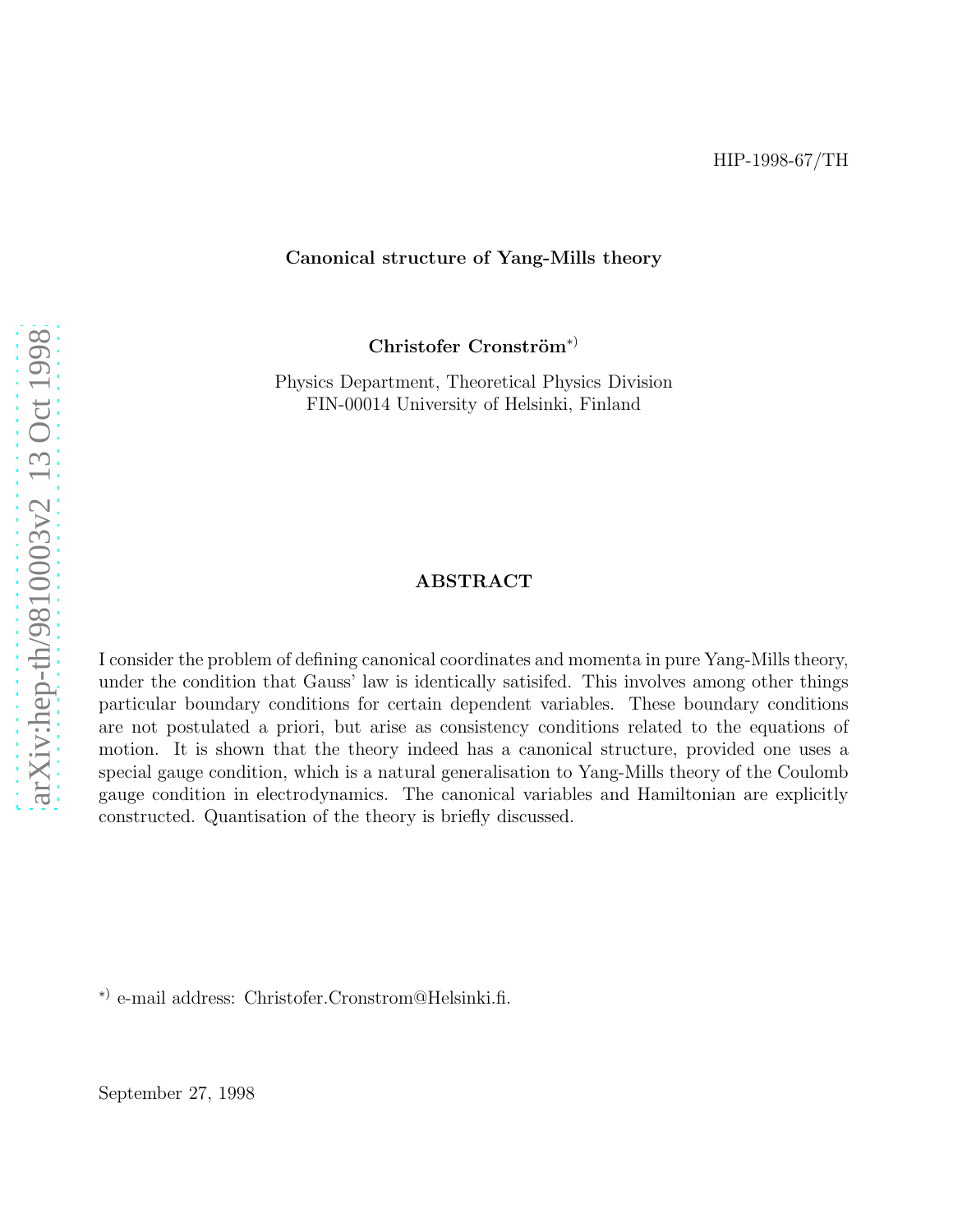# 1 Introduction

In this paper I present a novel solution to an old problem in Yang-Mills theory[[1](#page-13-0)], namely the problem of formulating the Yang-Mills equations of motion as a set of canonical Hamiltonian equations. The canonical formulation of Yang-Mills theory has been considered as a neccessary prerequisite for the development of a consistent quantisation procedure of this theory, as emphasised e.g. in the textbook on gauge theory by Faddeev and Slavnov [\[2](#page-13-0)]. I refer to this textbook for an account of the state of the art in Yang-Mills theory around 1980. An account of more recent developments can be found e.g. in the textbook by Weinberg [\[3](#page-13-0)].

The early attempts to quantise Yang-Mills theory [\[4\]](#page-13-0), [\[5](#page-13-0)] were based on the use of the Coulomb gauge condition, familiar from electrodynamics, in Yang-Mills theory. However, as shown by Gribov[[6\]](#page-13-0) in 1977, the Coulomb gauge is not a proper gauge condition in Yang-Mills theory. It should be noted here that the problems pointed out by Gribov concerning the use of the Coulomb condition, the so-called Gribov ambiguities, do not really matter in perturbative calculations.

Another possible approach to a canonical formalism in Yang-Mills theory [\[7](#page-13-0)], is based on theso-called Weyl gauge [[8\]](#page-13-0),  $A_0 = 0$ . However, in this formulation one simply disregards the Gauss law, and considers only the canonical Hamiltonian formulation of the remaining Yang-Mills equations, which is a rather simple problem. Gauss' law is then in the quantised version of this theory introduced by hand, as a condition on the states in the theory. While this may be an acceptable approach to quantum Yang-Mills theory, it has, to the best of my knowledge, yielded only partial insight into the structure of pure Yang-Mills theory.

There has recently been an upsurge in interest in non-perturbative aspects of Yang-Mills theory, as witnessed e.g. by a paper by Faddeev and Niemi[[9\]](#page-13-0). It is emphasised by Faddeev and Niemi in their paper, that we are still lacking theoretical understanding of low-energy Yang-Mills theory, i.e. the non-perturbative regime, which is relevant for studying questions such as colour confinement. The problem of confinement is definitely a question which calls for a proper quantum Yang-Mills theory. A proper canonical formulation of the (semiclassical) Yang-Mills theory may well be a necessary prerequisite for this, or at least an appropriate starting point.

The real confinement problem concerns the situation when quark fields are included in the formalism, but this extension is not an essential difficulty in the formulation presented here.

The canonical formulation developed in this paper differs from the Weyl gauge formulation in that Gauss' law is implemented identically (in principle). This has necessitated the introduction of a new gauge condition [\[10](#page-13-0)], which is a straightforward and natural generalisation to Yang-Mills theory of the ordinary Coulomb gauge condition in electrodynamics. The resulting canonical Yang-Mills theory, in its Schrödinger quantised form, resembles the corresponding theory based on the Weyl gauge in many ways, but is apparently not isomorphic to that theory.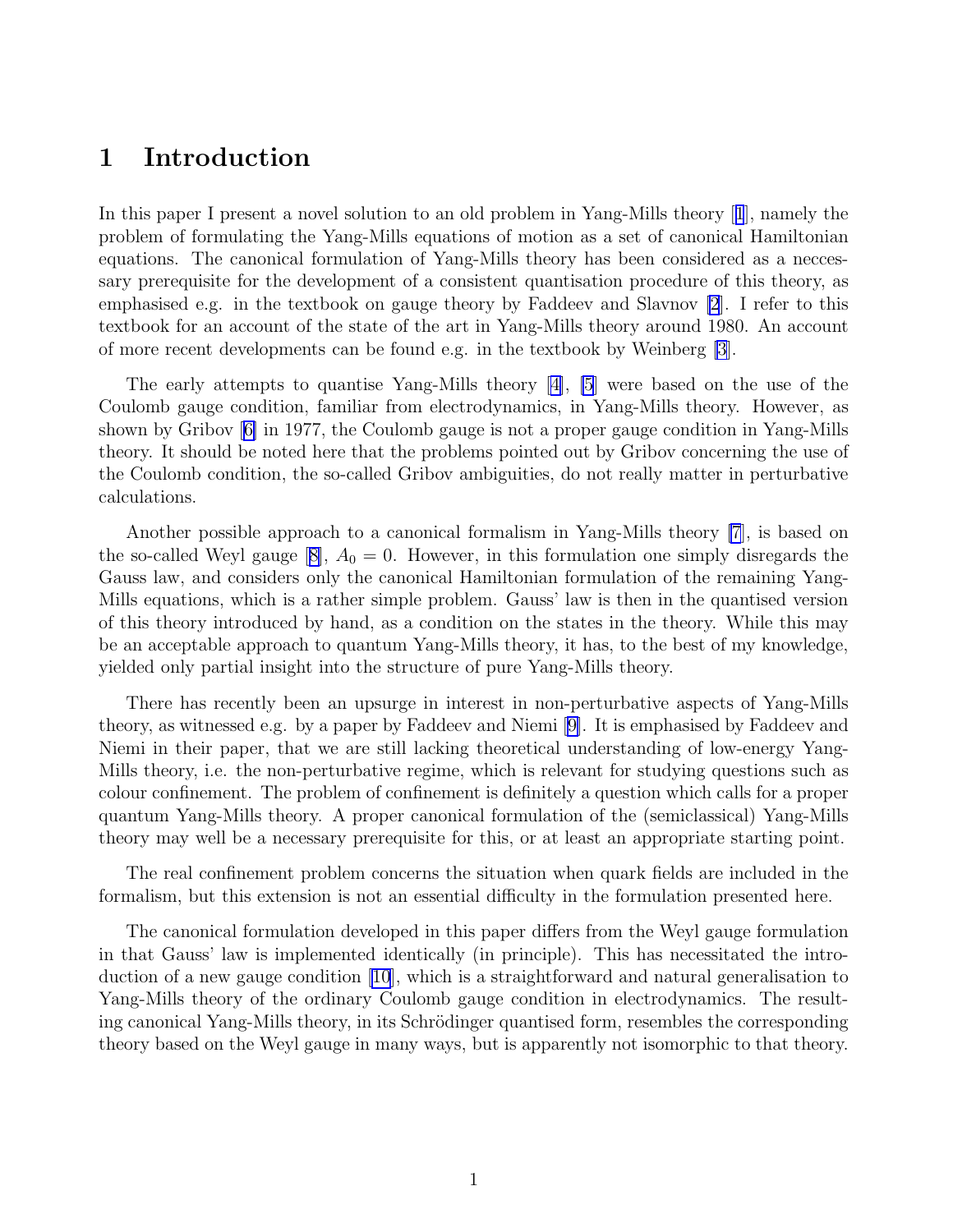## 2 Notation and Conventions

Thebasic variables in Yang-Mills theory [[1\]](#page-13-0) are the gauge field  $G_{\mu\nu}$  and gauge potential  $A_{\mu}$ , respectively. These quantities take values in a convenient (Hermitian) matrix representation of the Lie algebra of the gauge group G. The Lie algebra is defined by the structure constants  $f_{ab}^c$  in the commutator algebra of the Hermitian matrix representatives  $T_a$  of the Lie algebra generators,

$$
[T_a, T_b] = i f_{ab}^{\ \ c} T_c,\tag{1}
$$

where appropriate summation over repeated Lie algebra indices  $(a, b, c, ..., f)$  is understood. We assume G to be semisimple and compact. Then a positive definite Lie algebra metric can be given in terms of the following Killing form  $(h_{ab})$ ,

$$
h_{ab} = -f_{ab}^{c'} f_{bc'}^{b'} \tag{2}
$$

The inner product  $(A, B)$  of any two Lie algebra valued quantites  $A = A^a T_a$  and  $B = B^a T_a$  is defined as follows,

$$
(A,B) = h_{ab}A^a B^b \tag{3}
$$

The form  $h_{ab}$  and its inverse  $h^{ab}$  are used to lower and raise Lie algebra indices, respectively.

In the notation introduced so far, we write the gauge potential  $A_\mu$  as follows,

$$
A_{\mu}(x) = A_{\mu}^{a}(x)T_{a} \tag{4}
$$

where the argument x stands for a space-time point in Minkowski space. The gauge field  $G_{\mu\nu}(A)$ is then given as follows,

$$
G_{\mu\nu}(A) = \partial_{\nu}A_{\mu}(x) - \partial_{\mu}A_{\nu}(x) - ig[A_{\mu}(x), A_{\nu}(x)],
$$
\n(5)

where  $g$  is an arbitrary nonvanishing real parameter, which is introduced for convenience. An alternative to the notation (5) is the following,

$$
G^{a}_{\mu\nu}(A) = \partial_{\nu}A^{a}_{\mu}(x) - \partial_{\mu}A^{a}_{\nu}(x) + gf_{bc}{}^{a}A^{b}_{\mu}(x), A^{c}_{\nu}(x)
$$
(6)

The remaining notation is fairly conventional. Greek letters  $\mu, \nu, \dots$  are spacetime indices which take values in the range  $(0, 1, 2, 3)$ . These indices are lowered (raised) with the standard diagonal Minkowski metric  $g_{\mu\nu}$  ( $g^{\mu\nu}$ ) with signature  $(+, -, -, -)$ . Latin indices from the middle of the alphabet  $(k, \ell, ...)$  are used as space indices in the range  $(1, 2, 3)$ . Unless otherwise stated, repeated indices are always summed over, be they Lie algebra-, spacetime- or space indices.

I finally state the gauge transformation formulae for the gauge potential and field, respectively, in my notation. Let  $\Omega(x)$  denote a general gauge transformation, the generic form of which is a unitary matrix of the following form,

$$
\Omega(x) = \exp(i g \alpha^a(x) T_a),\tag{7}
$$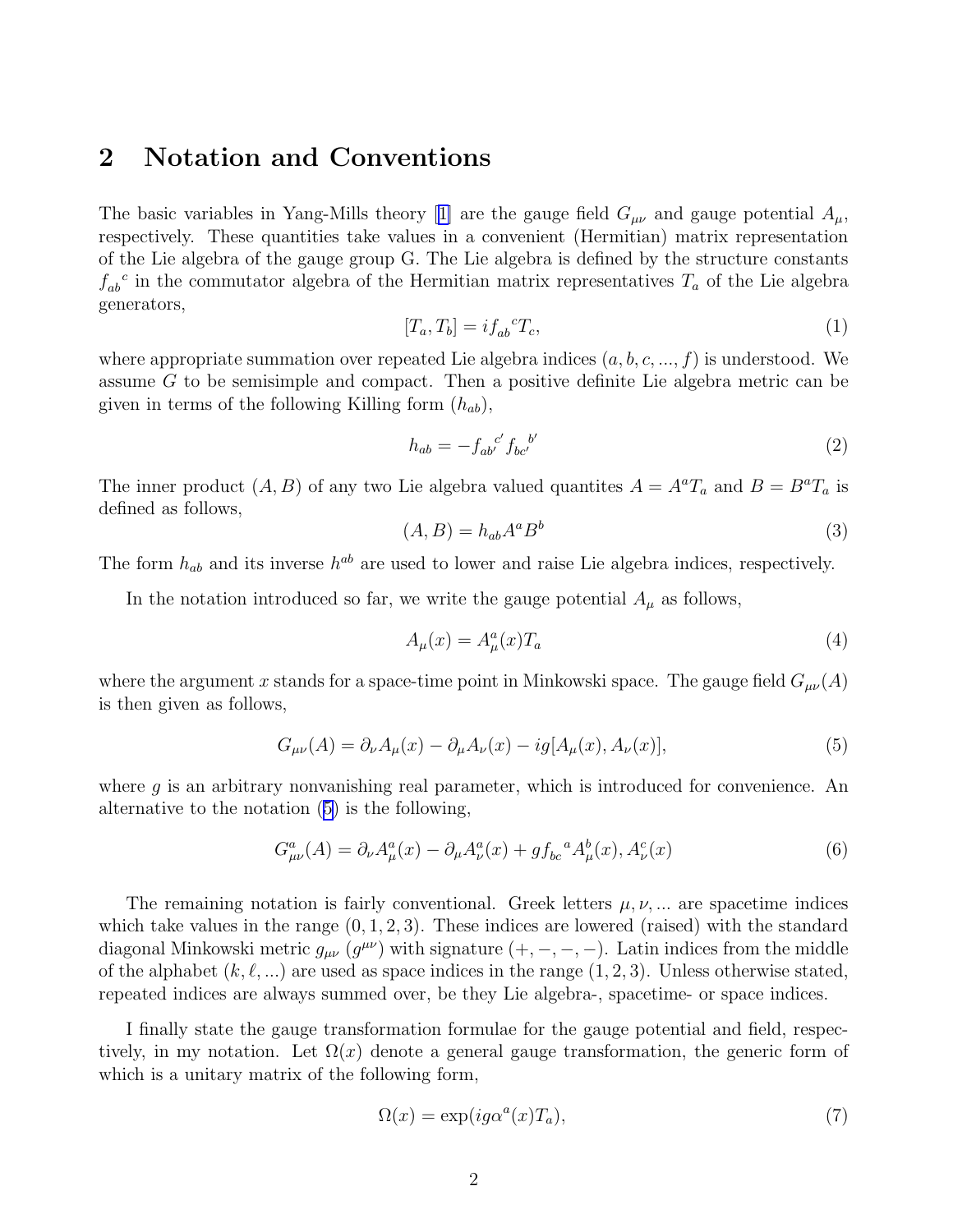<span id="page-3-0"></span>where the functions  $\alpha^a(x)$  are any sufficiently smooth real-valued functions on Minkowski space. The relevant gauge transformation formulae are as follows,

$$
A_{\mu}(x) \xrightarrow{\Omega} A'_{\mu}(x) = \Omega^{-1}(x) A_{\mu}(x) \Omega(x) + \frac{i}{g} (\partial_{\mu} \Omega^{-1}(x)) \Omega(x), \tag{8}
$$

and

$$
G_{\mu\nu}(A) \xrightarrow{\Omega} G_{\mu\nu}(A') = \Omega^{-1}(x)G_{\mu\nu}(A)\Omega(x)
$$
\n(9)

# 3 The equations of motion and Gauss' law

The Yang-Mills action S, with a general potential A, which at this stage is not assumed to satisfy any particular gauge condition, is as follows,

$$
S = -\frac{1}{4} \int d^4x (G_{\mu\nu}(A), G^{\mu\nu}(A)) \tag{10}
$$

It is convenient to write the action  $(10)$  in terms of a Lagrangian L, although this treats timeand space indices on an unequal footing. The action  $S$  is the integral of a Lagrangian  $L$  in an appropriate time interval  $[x_i^0, x_f^0]$ . Thus,

$$
S = \int_{x_i^0}^{x_f^0} dx^0 L,\tag{11}
$$

where

$$
L = -\frac{1}{2} \int_{V} d^{3} \mathbf{x} \left( G_{0k}(A), G^{0k}(A) \right) - \frac{1}{4} \int_{V} d^{3} \mathbf{x} \left( G_{k\ell}(A), G^{k\ell}(A) \right).
$$
 (12)

In the expression (12) for the Lagrangian L, the quantity V is some appropriate domain in  $\mathbb{R}^3$ , which yet has to be specified.

As is well known, requiring the action (10) to be stationary with respect to local variations of all the potential components  $A_{\mu}$ , considered as independent quantities, yields the follwing field equations,

$$
\nabla_{\nu}(A)G^{\mu\nu}(A) = 0, \mu = 0, 1, 2, 3. \tag{13}
$$

The "covariant gradient"  $\nabla_{\mu}(A)$  used above in Eq. (13) is a convenient notion,

$$
\nabla_{\mu}(A) \equiv \partial_{\mu} + ig \left[ A_{\mu}, \quad \right], \tag{14}
$$

which will be frequently used in what follows.

A perhaps more interesting system of equations would be obtained by coupling the gauge field to appropriate matter fields. Then the right hand side of Eq. (13) would be replaced by a covariantly conserved matter current. Such an addition is not absolutely essential for the questions pursued in this paper, and will therefore not be contemplated further here.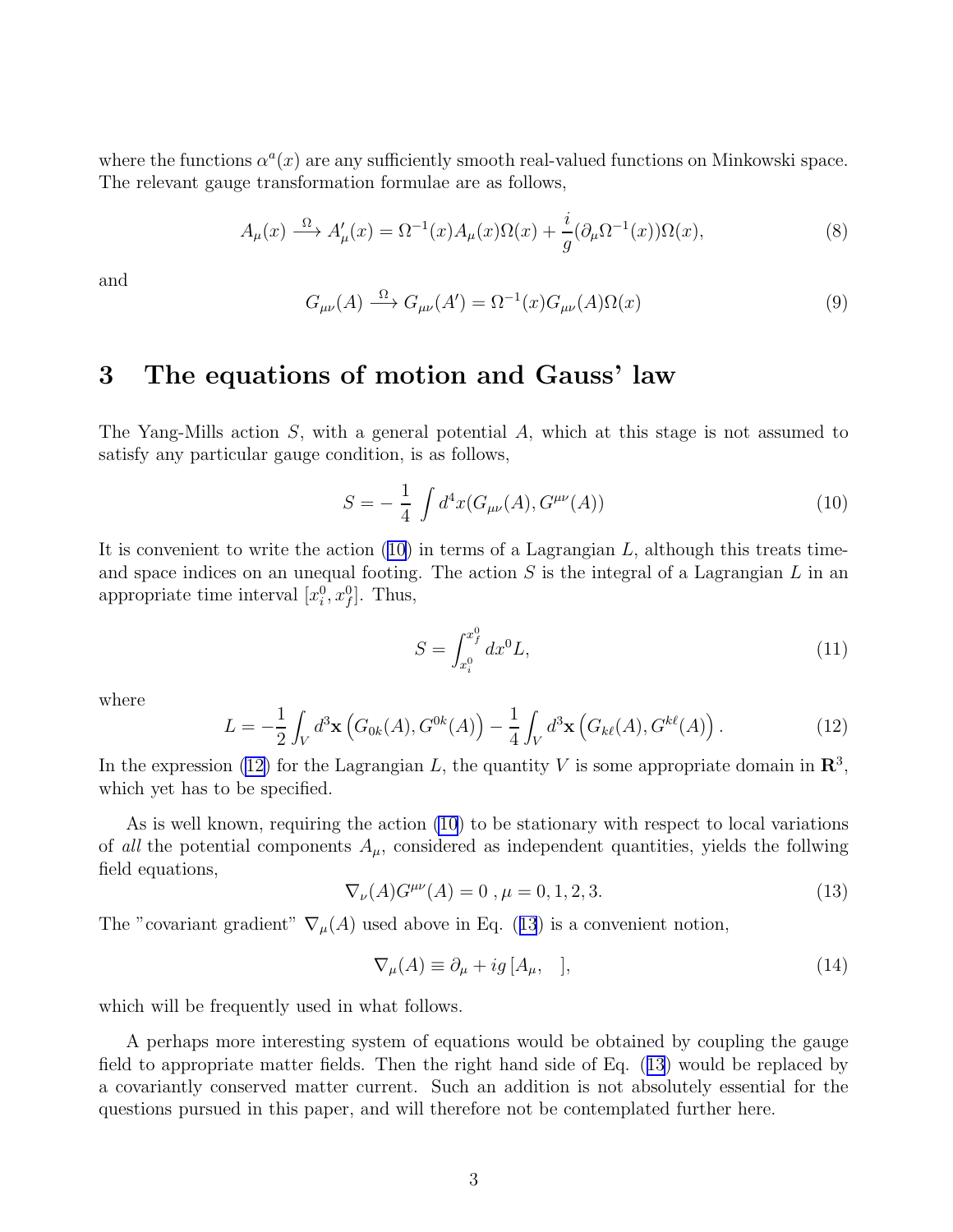<span id="page-4-0"></span>The non-Abelian Gauss law is obtained from the equations [\(13](#page-3-0)) for  $\mu = 0$ . Expressed in terms of the potential A the non-Abelian Gauss law reads as follows,

$$
\nabla_k(A)\nabla^k(A)A^0 - \nabla_k(A)\dot{A}^k = 0\tag{15}
$$

Considered as an equation which determines the Lie algebra valued potential component  $A_0$ , for given space components  $\mathbf{A} = (A^1, A^2, A^3)$ , the equation (15) is a system of linear, elliptic partial differential equations with the time variable  $x^0 \in [x_i^0, x_f^0]$  acting as a parameter.

From now on it will be convenient to denote the time derivative of any quantity with a dot on top of that quantity, thus for example

$$
\dot{A}_k(x) \equiv \partial_0 A_k(x) \tag{16}
$$

The apparent equations of motion are obtained from the field equations [\(13](#page-3-0)) for  $\mu \equiv k =$ 1, 2, 3. These equations read as follows, separated into two groups of first-order equations for convenience,

$$
\dot{A}^k = \nabla^k(A)A^0 - G^{0k}(A), \dot{G}^{0k}(A) = \nabla_\ell(A)G^{k\ell}(A) - ig[A_0, G^{0k}(A)].\tag{17}
$$

I then return to Eq. (15), i.e. the Gauss' law constraint. In order to analyse the solvability of Eq. (15), one has to specify the *domain* V of the independent variables  $\mathbf{x} = (x^1, x^2, x^3) \in \mathbb{R}^3$ in this equation.

In what follows, I assume that the domain V is a finite simply connected domain in  $\mathbb{R}^3$  with a smooth boundary  $\partial V$ . Eventually one has to contemplate the situation where V is allowed to grow indefinitely, but for the time being I consider only finite  $V$ . An example of a possible domain V would be a ball  $B_R$  of radius R, centered at the origin of space coordinates, i.e.

$$
B_R = \{ \mathbf{x} \mid \mid \mathbf{x} \mid < R \},\tag{18}
$$

keeping in mind the possibility of the limit  $R \to \infty$  at some appropriate stage in the development of the formalism.

I will postpone till later the discussion of the boundary conditions which guarantee the uniqueness of a solution  $A_0$  to Eq. (15), assuming that a solution actually exists. The boundary conditions are related to the canonical structure of the theory, as will be seen presently.

The solution  $A_0$  of Eq. (15), assuming the existence of a unique solution, is, in general, an x-dependent functional of both the space components **A** and their time derivatives  $\mathbf{\dot{A}}$ , i.e.

$$
A_0 = A_0 \left\{ \mathbf{A}, \dot{\mathbf{A}} \right\} \tag{19}
$$

The question is then whether the Yang-Mills system, which is originally defined by the action([10\)](#page-3-0), permits a canonical structure when the potential component  $A_0$  is a solution to Gauss' law (15), i.e. when  $A_0$  is given in terms of **A** and **A** by the expression (19). This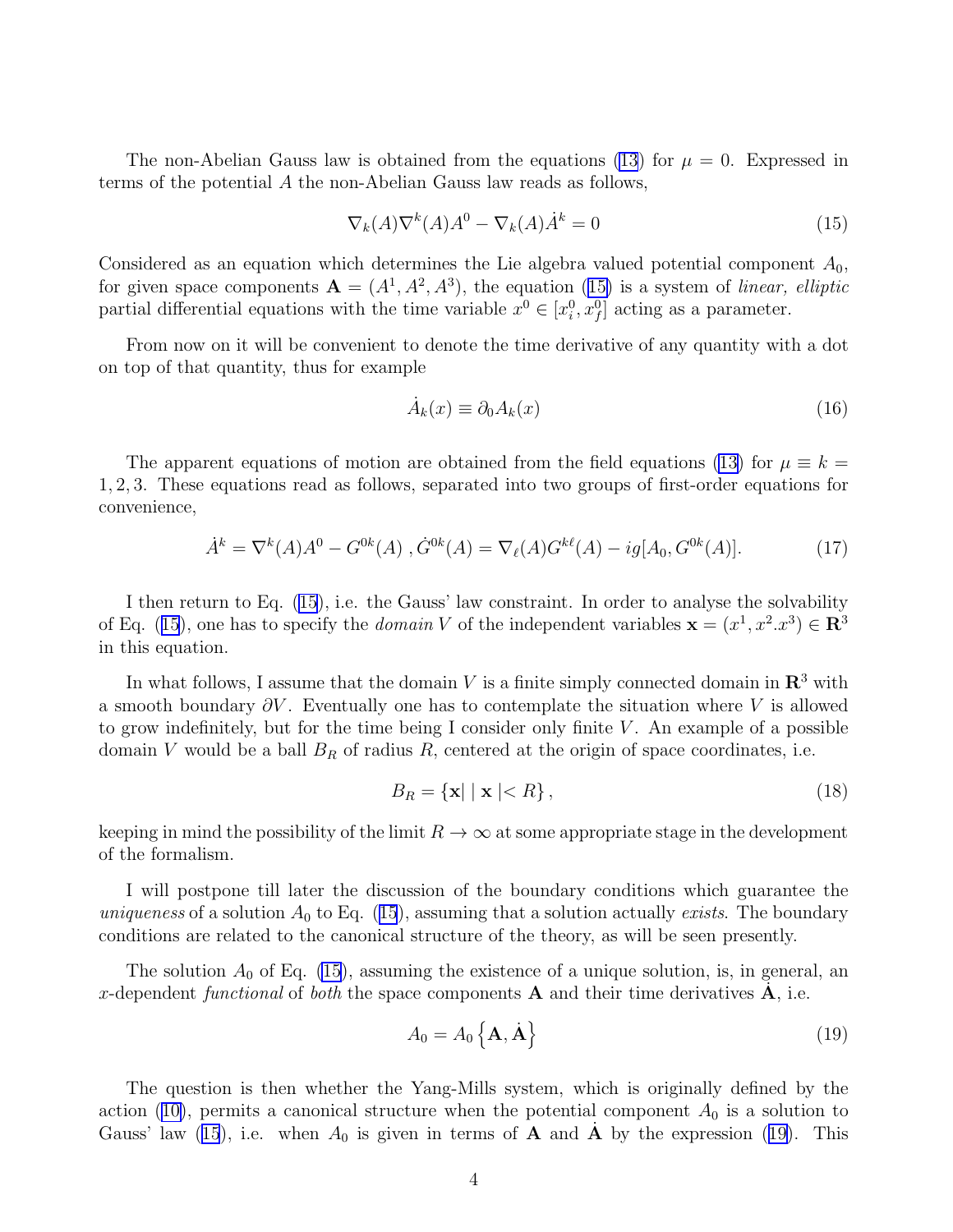<span id="page-5-0"></span>question can be analysed without specifying the actual functional form of the relation [\(19](#page-4-0)) in minute detail.

The Lagrangian of the Yang-Mills system, when the potential component  $A_0$ , is given by therelation ([19](#page-4-0)), is obtained simply by inserting the solution (19) for  $A_0$  into the Lagrangian  $(12)$  above. The resulting Lagrangian which will be called  $L_0$ , is then explicitly given as follows,

$$
L_0 = -\frac{1}{2} \int_V d^3 \mathbf{x} \left( \nabla_k(A) A_0 \left\{ \mathbf{A}, \dot{\mathbf{A}} \right\} - \dot{\mathbf{A}}_k, \nabla^k(A) A^0 \left\{ \mathbf{A}, \dot{\mathbf{A}} \right\} - \dot{\mathbf{A}}^k \right)
$$
\n
$$
-\frac{1}{4} \int_V d^3 \mathbf{x} \left( G_{kl}(A), G^{kl}(A) \right)
$$
\n(20)

At this point it is appropriate to check whether the action principle involving the Lagrangian  $L_0$ in (20) above reproduces the equations of motion ([17](#page-4-0)). It is perfectly straightforward to verify the following result,

$$
\delta \int_{x_i^0}^{x_f^0} dx^0 L_0 = - \int_{x_i^0}^{x_f^0} dx^0 \int_V d^3 \mathbf{x} \left( \delta A_k, \nabla_0(A) (\nabla^k(A) A^0 \left\{ \mathbf{A}, \dot{\mathbf{A}} \right\} - \dot{\mathbf{A}}^k) - \nabla_\ell G^{k\ell}(A) \right) (21)
$$

$$
- \int_{x_i^0}^{x_f^0} dx^0 \int_{\partial V} d^2 \sigma_k \left( \delta A^0 \left\{ \mathbf{A}, \dot{\mathbf{A}} \right\}, \nabla^k(A) A^0 \left\{ \mathbf{A}, \dot{\mathbf{A}} \right\} - \dot{\mathbf{A}}^k \right)
$$

Here the boundary conditions for the solution  $A_0$  to Gauss' law, i.e. the system of linear elliptic partial differential equations([15\)](#page-4-0), come into play. The surface term in Eq. (21), if non-vanishing, destroys the variational principle which is supposed to lead to the equations of motion [\(17\)](#page-4-0) with  $A_0$  given by [\(19\)](#page-4-0). It is therefore necessary to expurgate this surface term from the expression (21). This can be done by declaring that the system of linear elliptic partial differential equations [\(15](#page-4-0)) for  $A_0$  has to be solved with fixed boundary values at  $\partial V$ , which results in the condition,

$$
\delta A_0 \left\{ \mathbf{A}, \dot{\mathbf{A}} \right\} |_{\mathbf{x} \in \partial V} = 0 \tag{22}
$$

for all admissible variations of the independent generalised coordinates **A** and velocities  $\dot{\mathbf{A}}$ , respectively. From now on it will be understood that fixed boundary values, i.e. boundary conditions of the Dirichlet type, will have to be used on the boundary  $\partial V$  in solving the Gauss' law [\(15\)](#page-4-0). The appropriate Dirichlet boundary conditions will be discussed in detail in a separate paper $|11|$  $|11|$  $|11|$ .

Under these circumstances the variational principle

$$
\delta \int_{x_i^0}^{x_f^0} dx^0 L_0 = 0,
$$
\n(23)

leads to the following equations of motion,

$$
\nabla_0(A) \left\{ \nabla^k(A) A^0 \left\{ \mathbf{A}, \dot{\mathbf{A}} \right\} - \dot{\mathbf{A}}^k \right\} - \nabla_\ell G^{k\ell}(A) = 0, \tag{24}
$$

as is evident from the relation  $(21)$ . Needless to say, the equations  $(24)$  are nothing but the original equations of motion [\(17\)](#page-4-0), albeit in a slightly disguised form, with  $A_0$  given by the solution  $(19)$  to Gauss' law  $(15)$ .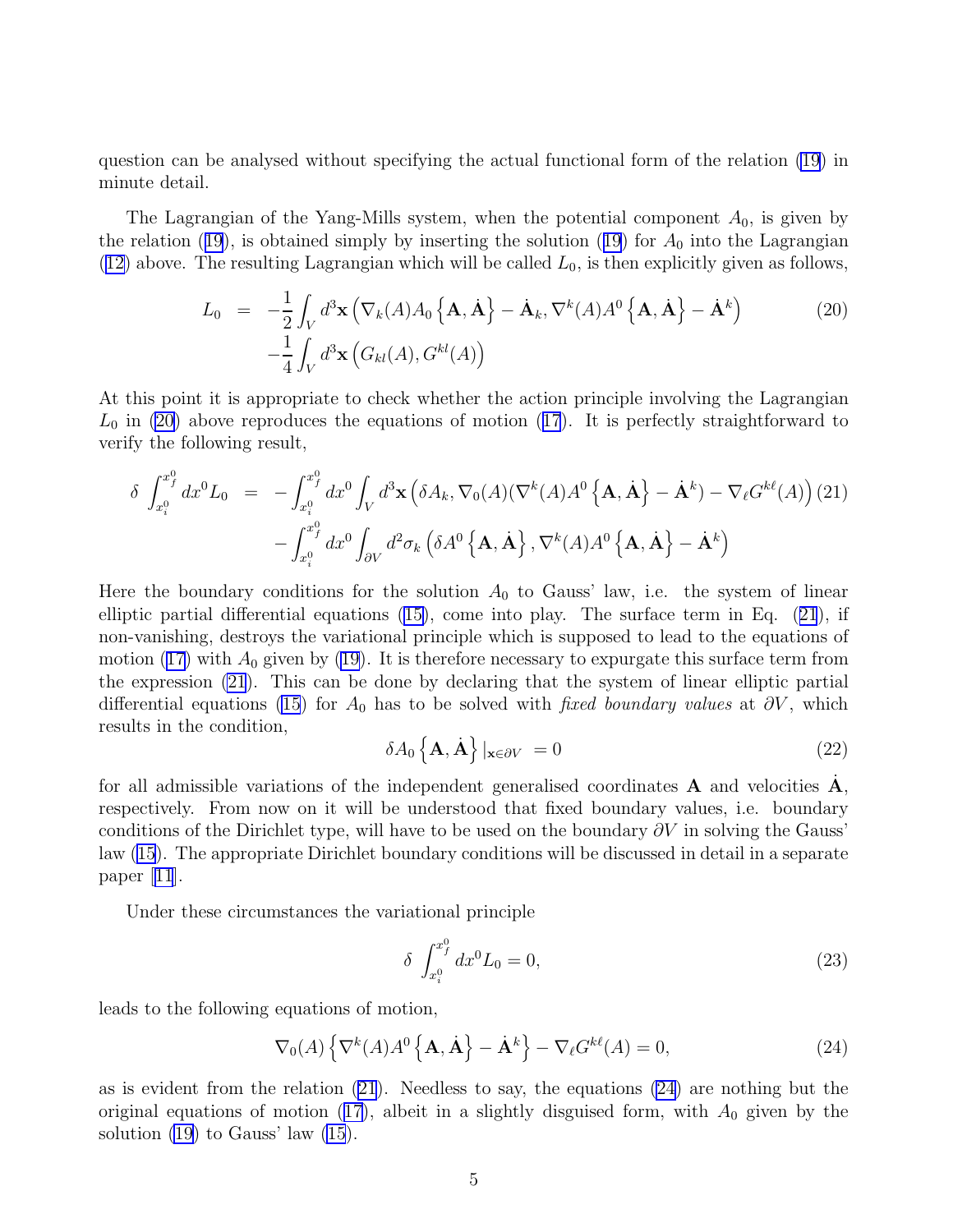### <span id="page-6-0"></span>4 Canonical formulation of the equations of motion

#### 4.1 First attempt at constructing canonical momenta

Using the Lagrangian([20\)](#page-5-0) as a starting point, one may now attempt to construct a canonical description of the system defined by the equations of motion [\(24](#page-5-0)).

The formal definition of the canonical momentum  $P_k^a$  conjugate to the coordinate  $A_a^k$  is,

$$
P_k^a(x^0, \mathbf{x}) \equiv \frac{\delta L_0}{\delta \dot{A}_a^k(x^0, \mathbf{x})} = \left(\nabla_k(A) A_0 \left\{\mathbf{A}, \dot{\mathbf{A}}\right\}\right)^a (x^0, \mathbf{x}) - \dot{A}_k^a(x^0, \mathbf{x}),\tag{25}
$$

wherethe condition ([22](#page-5-0)) has been used in the calculation of the functional derivative of  $L_0$ in(25) above. In view of the fact that  $A_0$  in Eq. (25) satisfies Gauss' law ([15](#page-4-0)), one finds immediately from (25) that

$$
\nabla^k(A) P_k(x^0, \mathbf{x}) \equiv 0. \tag{26}
$$

Now one is supposed to be able to solve Eq. (25) for the generalised velocity  $\dot{A}_k^a$  in terms of  $\bf A$ and  $P$ , respectively. But this is impossible, since, Eq.  $(25)$  can not be solved for the quantity Γ defined below,

$$
\Gamma(x^0, \mathbf{x}) \equiv \nabla_k(A) \dot{A}^k(x^0, \mathbf{x}),\tag{27}
$$

i.e. if one tries to derive an equation for the quantity  $\Gamma$  defined above, from Eq. (25), one gets a completely vacuous identity for this quantity, as a result of Eq. (26).

It would seem then, that the equations of motion [\(24](#page-5-0)) can not be written as a system of canonical first order equations at all. However this is actually not the case.

It turns out, that the quantity  $\Gamma$  defined above in (27), can be set to zero as a consequence of the freedom of choosing a gauge in Yang-Mills theory. To be precise, the condition

$$
\Gamma(x^0, \mathbf{x}) = 0 \tag{28}
$$

has recently been shown to be a *proper gauge condition*, called the generalised Coulomb gauge condition [\[10\]](#page-13-0).

In what follows, it will be assumed that the generalised Coulomb gauge condition (28) is in force. Since the generalised velocities  $\dot{A}^k$  then no longer are independent quantities, one cannot use the formula (25) as it stands for the construction of the canonical momentum variables. An alternative procedure that leads to a canonical formalism will be given below.

### 4.2 Canonical coordinates, momenta and Hamiltonian

It is now appropriate to summarise the various conditions on the generalised coordinates A and genralised velocities  $\dot{A}$ , respectively, that have come out of the previous analysis.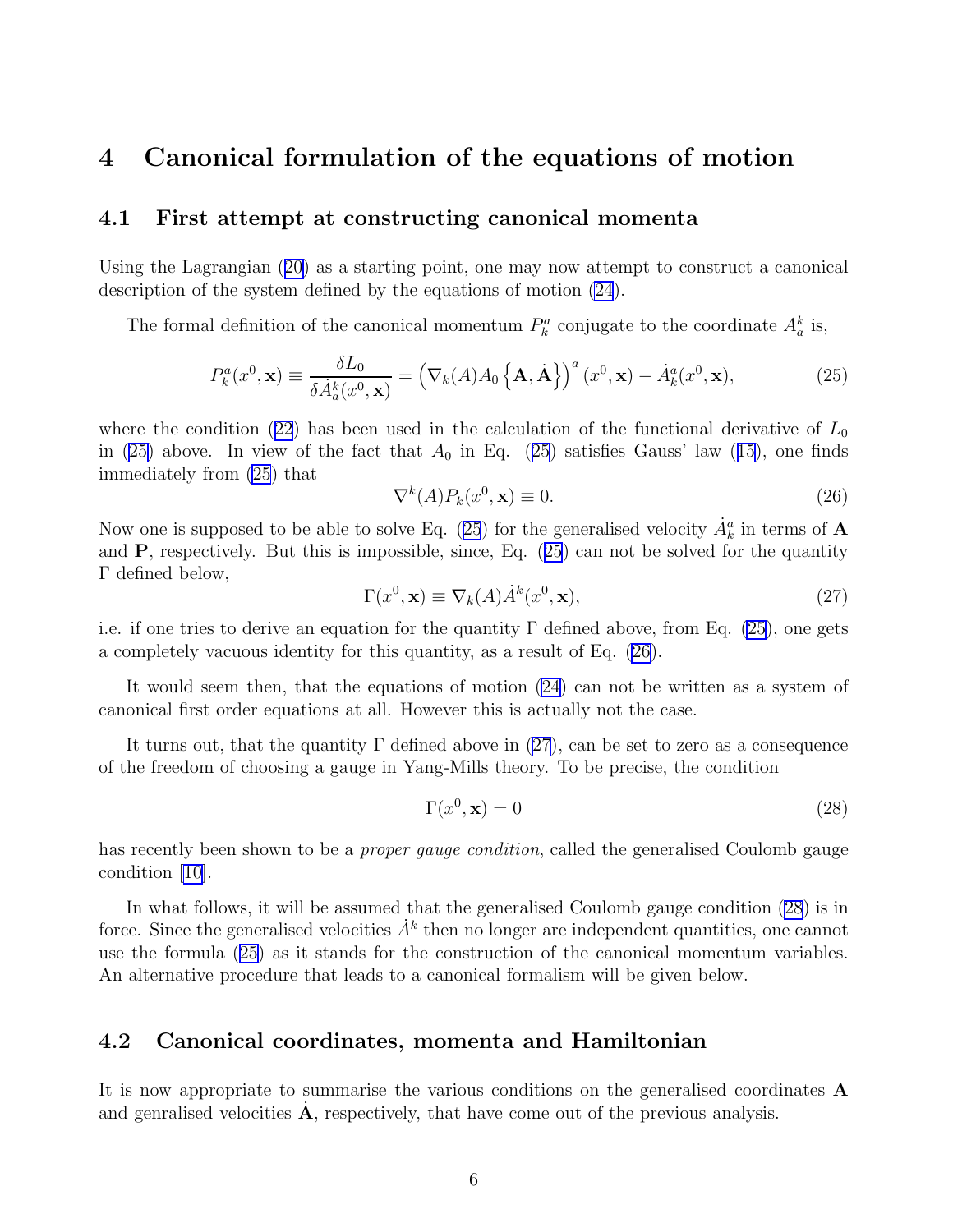<span id="page-7-0"></span>In the first place, it is assumed, that the *generalised Coulomb gauge condition* ([28](#page-6-0)) is in force, i.e. that

$$
\nabla_k(A)\dot{A}^k(x^0, \mathbf{x}) = 0\tag{29}
$$

Then *Gauss' law* ([15\)](#page-4-0) simplifies, and takes the following form,

$$
\nabla_k(A)\nabla^k(A)A^0 = 0, \mathbf{x} \in V \subset \mathbf{R}^3
$$
 (30)

Hence the solution  $A_0$  to Gauss' law (30) is a functional of the generalised coordinates **A** only,

$$
A_0 = A_0 \{ \mathbf{A} \} \,. \tag{31}
$$

Fixed boundary conditions, independent of  $\dot{\mathbf{A}}$ , at the boundary  $\partial V$  of the domain V in Eq. (30) are used to define the solution (31) of the present form of Gauss' law (30). As a consequence of this requirement the following condition will always be valid,

$$
\delta A_0 \left\{ \mathbf{A} \right\} |_{\mathbf{x} \in \partial V} = 0 \tag{32}
$$

for any admissible variations of the generalised coordinates A.

Finally, the Lagrangian for the system under the conditons detailed above is recorded here for the sake of completeness. This Lagrangian, denoted by  $L_{00}$ , is nothing but the Lagrangian of Eq. [\(20\)](#page-5-0), but with the solution (31) for  $A_0$  in stead of [\(19\)](#page-4-0). Explicitly,

$$
L_{00} = -\frac{1}{2} \int_{V} d^{3} \mathbf{x} \left( \nabla_{k}(A) A_{0} \{ \mathbf{A} \} - \dot{\mathbf{A}}_{k}, \nabla^{k}(A) A^{0} \{ \mathbf{A} \} - \dot{\mathbf{A}}^{k} \right) - \frac{1}{4} \int_{V} d^{3} \mathbf{x} \left( G_{kl}(A), G^{kl}(A) \right)
$$
(33)

I will now implement the gauge conditions (29) as a *constraint*, by means of a Lie algebra, or rather matrix valued Lagrange multiplier field  $C(x)$ , which is used to modify the Lagrangian  $L_{00}$  in (33) in an appropriate way,

$$
L_{00} \to L' = L_{00} + \int_{V} d^{3} \mathbf{x} (C(x), \nabla_{k}(A) \dot{A}^{k})
$$
\n(34)

The Lagrange multiplier technique as such is well known in general as well as in the particular case of gauge systems [\[12](#page-13-0)].

One can now make a direct transition to a Hamiltonian using the modified Lagrangian (34) above, in a manner described in the general case by Berezin[[13\]](#page-13-0). The starting point is the familiar definition of canonical momentum variables  $\pi_k^a$ ,

$$
\pi_k^a(x^0, \mathbf{x}) \equiv \frac{\delta L'}{\delta \dot{A}_a^k(x^0, \mathbf{x})} = \left(\nabla_k(A) A_0 \{\mathbf{A}\}\right)^a - \dot{A}_k^a - \left(\nabla_k(A) C\right)^a,\tag{35}
$$

where  $x^0$  is a fixed parameter with variable  $\mathbf{x} \in V$ . The argument  $(x^0, \mathbf{x})$  is omitted in the last term in (35) above. Similar simplifications of notation will be used freely below, whenever expedient. The equations  $(35)$  above, *together* with the constraint equations  $(29)$  are now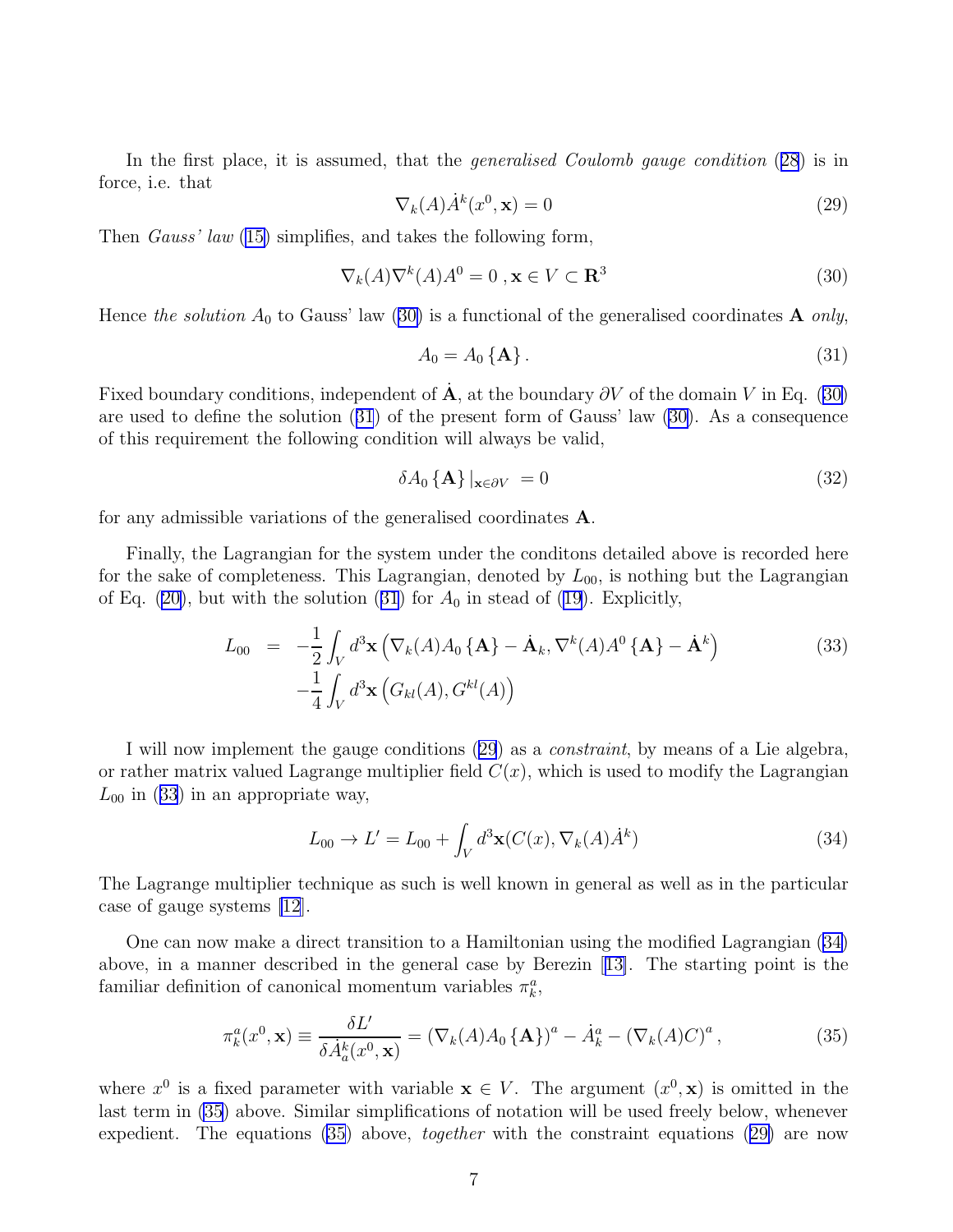<span id="page-8-0"></span>supposed to be solved for the quantities  $\dot{A}_k^a$  and  $C^a$  in terms of the canonical coordinates  $A_a^k$ and momenta  $\pi_k^a$ , respectively.

Using Eqns. [\(29](#page-7-0)) and([30](#page-7-0)), one finds immediately from Eq. [\(35\)](#page-7-0) that

$$
-\nabla_k(A)\nabla^k(A)C = \nabla^k(A)\pi_k,\tag{36}
$$

which, together with appropriate boundary conditions at  $\partial V$ , defines the quantity C as an x-dependent functional of **A** and  $\pi$ , respectively,

$$
C = C\left\{\mathbf{A}, \pi\right\}(x^0, \mathbf{x}).\tag{37}
$$

The boundary conditions alluded to above are very important for the *consistency* of the Hamiltonian formalism, as will be seen presently.

One now straightforwardly expresses the generalised velocity in terms of coordinate- and momentum variables,

$$
\dot{A}_k^a = \left(\nabla_k (A_0 \{\mathbf{A}\} - C)\right)^a - \pi_k^a. \tag{38}
$$

The construction of the Hamiltonian  $H$  then proceeds in the usual way. The relation defining the Hamiltonian  $H$  is the following,

$$
H = \int_V d^3 \mathbf{x} (\pi_k, \dot{A}^k) - L_{00}, \qquad (39)
$$

where the quantity  $\dot{A}^k$  ocurring in the expressions in (39) should be given in terms of canonical variables by the expression (38). It should be observed, that it is indeed the Lagrangian  $L_{00}$ which enters in the definition of the Hamiltonian  $H$  above, since at this stage the constraint [\(29\)](#page-7-0) is an identity.

By straightforward calculation one finally obtains the Hamiltonian expressed in terms of canonical variables from the definition (39),

$$
H = -\frac{1}{2} \int_{V} d^{3} \mathbf{x} \left( \pi_{k}, \pi^{k} \right) + \frac{1}{4} \int_{V} d^{3} \mathbf{x} \left( G_{kl}(A), G^{kl}(A) \right) + \int_{V} d^{3} \mathbf{x} \left( \pi_{k}, \nabla^{k}(A) A^{0} \{ \mathbf{A} \} \right) + \frac{1}{2} \int_{V} d^{3} \mathbf{x} \left( \nabla_{k}(A) C, \nabla^{k}(A) C \right),
$$
\n(40)

where the quantity  $C$  is the appropriate solution to the system of linear elliptic partial differential equations (36), as discussed previously.

By straightforward functional differentiation of the Hamiltonian H in (40) one finds,

$$
\dot{A}_k^a(x^0, \mathbf{x}) \equiv \frac{\delta H}{\delta \pi_a^k(x^0, \mathbf{x})} = \left(\nabla_k(A)(A_0 \{\mathbf{A}\} - C)\right)^a - \pi_k^a,\tag{41}
$$

which agrees precisely with the expression (38) as it should.

It is much more intricate to obtain the second half of the Hamiltonian equations, which give the time evolution of the canonical momentum variables  $\pi_a^k$ . It turns out, that the quantity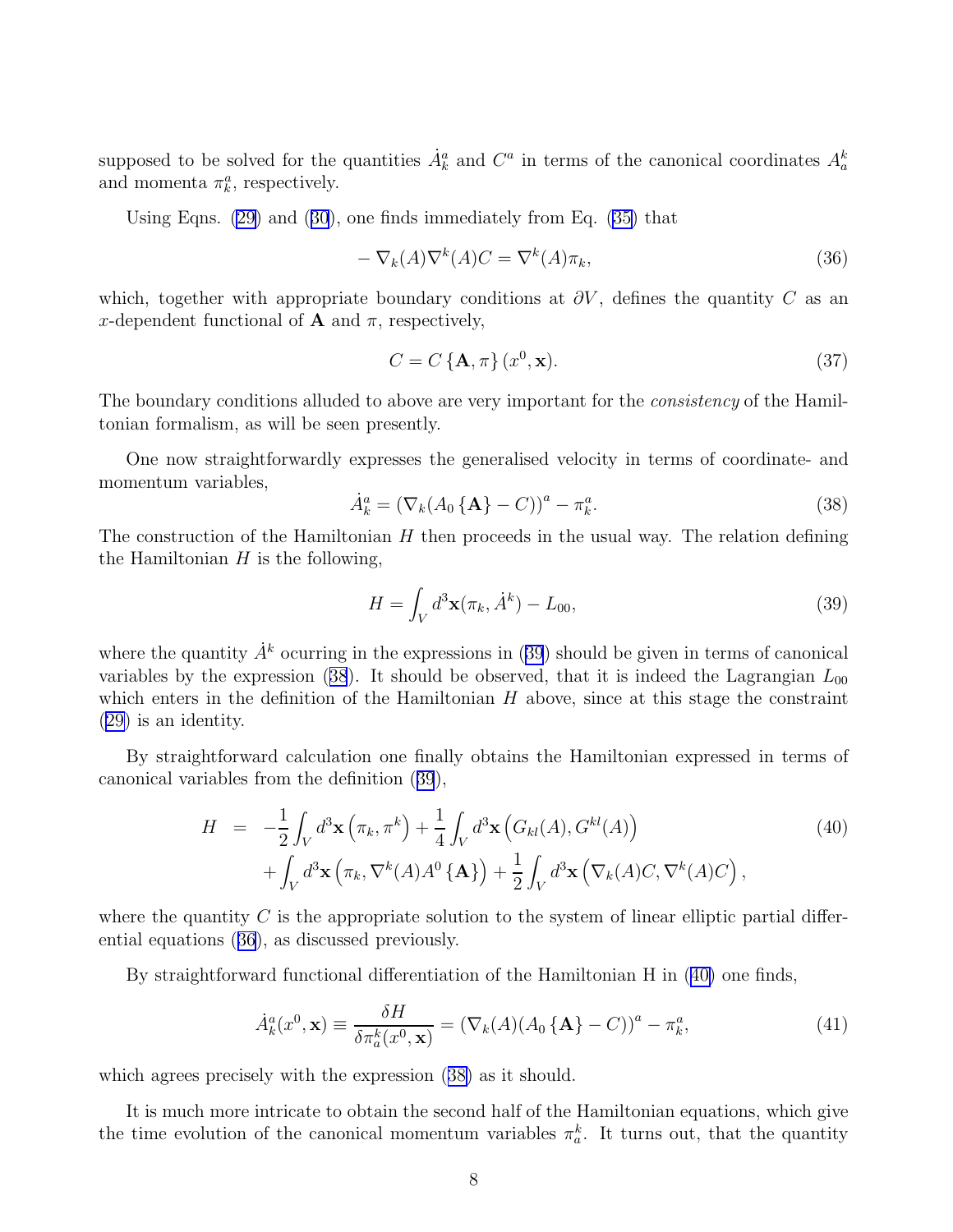<span id="page-9-0"></span>Coccurring in the expression  $(40)$  $(40)$  $(40)$ , which is a solution to the system of linear elliptic partial differential equations [\(36](#page-8-0)), must satisfy a boundary condition of the Neumann type at the boundary  $\partial V$  of the domain V in order that the functional derivative of the Hamiltonian with respect to the canonical coordinate variables  $A_k^a$  be defined. The boundary condition in question is the following,

$$
\partial_n C|_{\mathbf{x} \in \partial V} = \partial_n A_0 \{ \mathbf{A} \} |_{\mathbf{x} \in \partial V},\tag{42}
$$

where  $\partial_n$  stands for the *normal derivative* at the surface  $\partial V$ , i.e. the derivative in the direction of the outer normal of  $\partial V$ . It should be observed, that the quantity  $A_0$  in (42) is itself a solution to a system of partial differential equations, namely Eq.  $(30)$ , for which *Dirichlet type* boundary conditions have to be used, in order to ensure the consistency of the Lagrangian formalism, as discussed previously. The role of the boundary conditions in the present context, both Dirichlet- and Neumann-, will be considerd in more detail elsewhere [\[11\]](#page-13-0).

Under the condition (42) above, one finds after a lengthy but fairly straightforward calculation, that

$$
\dot{\pi}_a^k(x^0, \mathbf{x}) \equiv -\frac{\delta H}{\delta A_k^a(x^0, \mathbf{x})} = -ig[A_0 \{\mathbf{A}\} - C, \nabla^k(A)C + \pi^k]_a
$$
\n
$$
+ \left(\nabla_\ell G^{k\ell}(A)\right)_a - ig[C, \nabla^k(A)A_0 \{\mathbf{A}\}]_a
$$
\n(43)

Needless to say, the pair of Hamiltonian equations of motion, Eqns.([41](#page-8-0)) and (43) are in perfect agreement with the Lagrangian equations of motion obtained from the variation principle,

$$
\delta \int dx^0 L' = 0,\tag{44}
$$

wherethe Lagrangian  $L'$  is given in Eq.  $(34)$  $(34)$  $(34)$ .

We have thus finally arrived at a canonical Hamiltonian formalism for the Yang-Mills system, in the case when Gauss' law is supposed to be identically satisfied. As was seen above, this required, among other things, that a special gauge condition, called the generalised Coulomb gauge condition [\[10\]](#page-13-0), was in force.

The interest in the canonical structure of Yang-Mills theory comes from the interest in quantising this theory, either by canonical operator methods or by functional integral methods. I hope to return to such questions in the near future.

Before concluding this subsection, it is appropriate to notice, that the canonical Hamiltonian equations  $(41)$  and  $(43)$  admit a *first integral*, i.e.

$$
\partial_0(\nabla_k(A)\pi^k) = 0. \tag{45}
$$

The quantity  $\nabla_k(A)\pi^k$  is thus a constant of motion. This is related to the fact, that the description of the Yang-Mills system in terms of the canonical variables  $A_a^k$  and  $\pi_k^a$  introduced here, is not a description in terms of a minimal number of dynamical degrees of freedom. Also this circumstance will be discussed in more detail elesewhere[[11](#page-13-0)].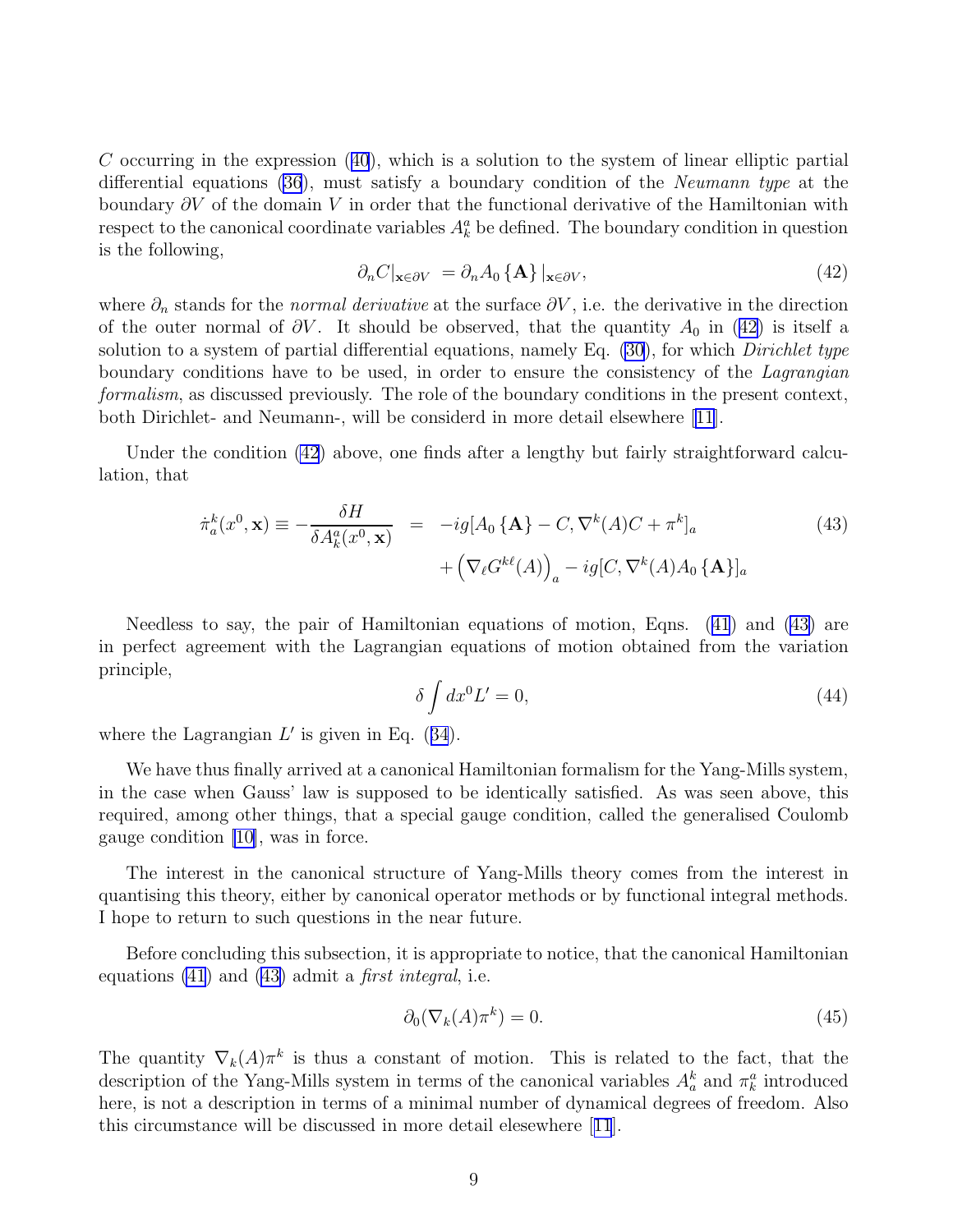### <span id="page-10-0"></span>4.3 Comparison with the Weyl gauge formalism

For completeness I present below the Hamiltonian formulation of Yang-Mills theory in the so-calledWeyl gauge [[8\]](#page-13-0)  $A_0 = 0$ . This has been discussed with admirable clarity in a paper by Jackiw  $|7|$ , to which I refer for details. This paper also discusses the Schrödinger quantisation of the Weyl gauge version of Yang-Mills theory.

The Yang-Mills Lagrangian in the case  $A_0 = 0$ , which will be called  $L_W$  here, is the following,

$$
L_W = -\frac{1}{2} \int d^3 \mathbf{x} (\dot{A}_k, \dot{A}^k) - \frac{1}{4} \int d^3 \mathbf{x} (G_{k\ell}, G^{k\ell})
$$
(46)

The Lagrangian (46) describes a theory which is not the same as Yang-Mills theory, since Gauss' law is absent from the field equations following from the action principle with the expression (46) as Lagrangian. Gauss' law takes the following form in the present case,

$$
\nabla_k(A)\dot{A}^k = 0\tag{47}
$$

The traditional way to analyse Yang-Mills theory in the Weyl gauge, is to proceed from the Lagrangian (46), disregarding Gauss' law to begin with.

Using the variables  $A_k^a$  and  $\dot{A}_k^a$  as generalised coordinates and velocities, respectively, it is perfectly simple to derive a canonical Hamiltonian formalism for the system defined by the Lagrangian (46). The corresponding Hamiltonian  $H_W$  is,

$$
H_W = -\frac{1}{2} \int d^3 \mathbf{x} (\pi_k, \pi^k) + \frac{1}{4} \int d^3 \mathbf{x} (G_{k\ell}, G^{k\ell})
$$
(48)

i.e. a simple sum of a kinetic term, depending on  $\pi$  only, and a potential, or interaction term, depending on A only.

The Hamiltonian  $H_W$  in Eq. (48) should now be compared with the Hamiltonian [\(40\)](#page-8-0) derived in the previous subsection. Disregarding for the time being the slightly different meaning of the symbols in the two Hamiltonians in question, one observes that the Hamiltonian [\(40\)](#page-8-0) contains interaction terms depending on the quantities  $A_0$  and C respectively, which are completely absent from the Weyl gauge Hamiltonian (48).

A transition to quantum versions of the Hamiltonians above, by means of the fixed time Schrödinger quantisation rule,

$$
\pi_k^a \to \hat{\pi}_k^a \equiv -i \frac{\delta}{\delta A_a^k} \tag{49}
$$

facilitates a comparison of the two Hamiltonians.

Interpretingthe Hamiltonian ([40\)](#page-8-0) as a quantum operator  $\hat{H}$  by means of the substitution (49) one is then invited to consider the following eigenvalue equation, in self-explanatory notation,

$$
\hat{H}\Psi(A) = E\Psi(A) \tag{50}
$$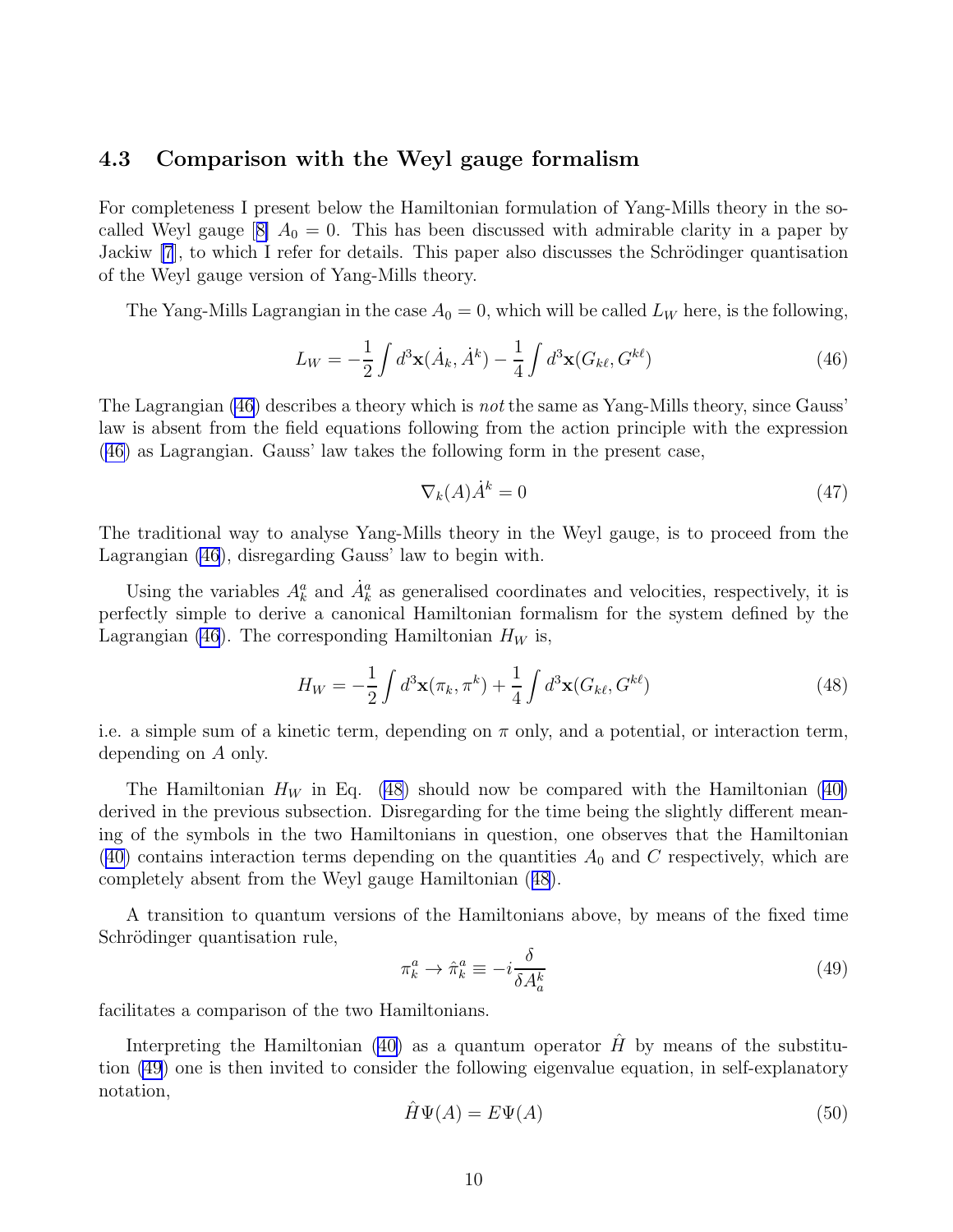which in principle should describe a glueball spectrum. There are pitfalls associated with the quantisation procedure briefly described above, which have to be understood and avoided before considering conclusions based on equations such as([50](#page-10-0)), as being ironclad.

In the Weyl gauge case one would have, similarily,

$$
\hat{H}_W \Psi_W(A) = E \Psi_W(A) \tag{51}
$$

At this stage one simply adds the hitherto omitted Gauss' law([47](#page-10-0)) as a condition on the states  $\Psi_W(A)$ ,

$$
\left(\frac{\partial}{\partial x^k} \frac{\delta}{\delta A_k^a(x^0, \mathbf{x})} - gf_{ab}{}^c A_k^b(x^0, \mathbf{x}) \frac{\delta}{\delta A_k^c(x^0, \mathbf{x})}\right) \Psi_W(A) = 0 \tag{52}
$$

It is now appropriate to recall the first integral([45\)](#page-9-0) admitted by the (semiclassical) system describedby the Hamiltonian H in  $(40)$  $(40)$ . In the Schrödinger quantisation of that system, the relation([45](#page-9-0)) gives rise to a condition on the states  $\Psi(A)$  of the same type as (52), although not necessarily identical to that relation. Even if one might reproduce exactly a condition of the form  $(52)$  in the Schrödinger quantised theory defined by the quantum Hamiltonian  $H$ , by an appropriate choice of a constant of integration, one must still reckon with the fact that the Hamiltonian H definitely differs from the Hamiltonian  $H_W$  by the interaction terms involving the quantities  $A_0$  and C in the (semiclassical) expression [\(40](#page-8-0)). These interaction terms, appeared as a result of the demand that Gauss' law should be satisfied identically. The variables  $A_0$  and C in these intreraction terms had to satisfy certain very precise boundary conditions in order to ensure the consistency of the (semiclassical) Lagrangian and Hamiltonian formulation, as explained previously. Hence these interaction terms cannot be declared to be uneccesary or unmiportant. So, one is forced to conclude that the Weyl gauge quantum canonical formalism in Yang-Mills theory differs in substance from the corresponding formalism developed in this paper.

## 5 Summary and Conclusions

In this paper I have considered the problem of defining canonical coordinates and momenta in pure Yang-Mills theory, under the condition that Gauss' law is identically satisifed. Satisfying Gauss' law in this context means solving a system of elliptic linear partial differential equations for the matrix valued gauge potential component  $A_0$ , with a fixed value of the time coordinate. For a discussion of the canonical structure of Yang-Mills theory, when Gauss' law is identically satisifed, one does not need the explicit form of the solutions to the differential equations in question, but merely certain properties of the solutions, which are embodied in the equations themselves. Existence of solutions is not proved here, but assumed. The related question of uniqueness of solutions, which depends on boundary conditions, is only briefly touched upon. The requisite boundary conditions for the system of equations are not postulated a priori, but arise as consistency conditions related to the equations of motion. The canonical structure of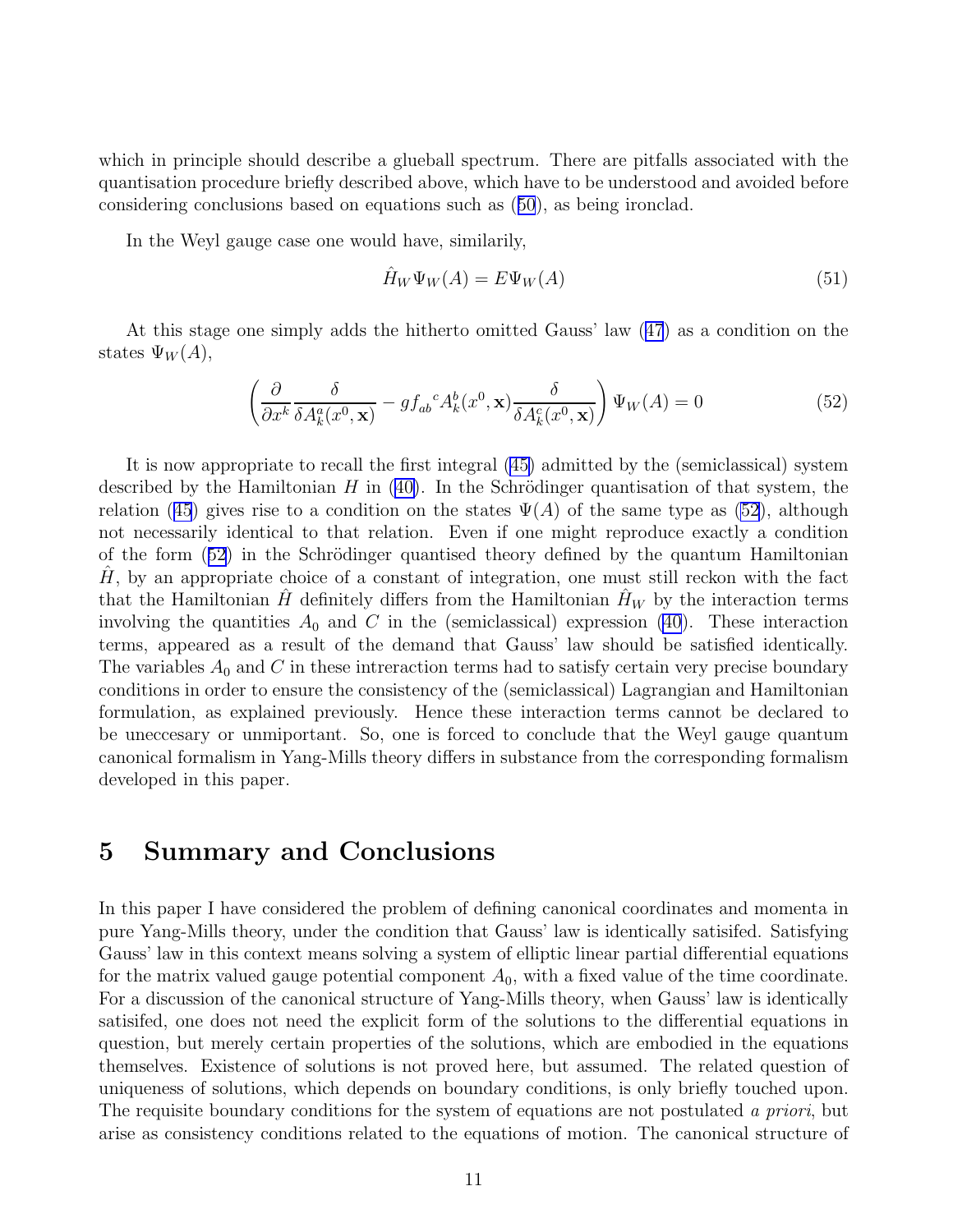the theory requires the choice of a special gauge, called the generalised Coulomb gauge in this paper. This gauge, the existence of which is equivalent to the existence of appropriate solutions to a system of partial differential equations of the same type as encountered in connection with Gauss' law, does in principle not suffer from Gribov ambiguitites.

The canonical variables, coordinates and momenta, as well as the Hamiltonian, are explicitly constructed. This construction involves again a system of partial differential equations of the same type as encountered previously, but now with different boundary conditions, which are dictated by necessary consistency conditions for the existence of canonical Hamiltonian equations of motion.

Schrödinger quantisation of the theory is briefly discussed, and compared with the corresponding quantum theory in the Weyl gauge,  $A_0 = 0$ . It is concluded that the Schrödinger quantised Hamiltonian formulation of Yang-Mills theory developed in this paper, differs in substance from the corresponding Weyl gauge formulation.

#### Acknowledgements

I am indebted to my colleague Claus Montonen for useful comments on the manuscript of this paper.